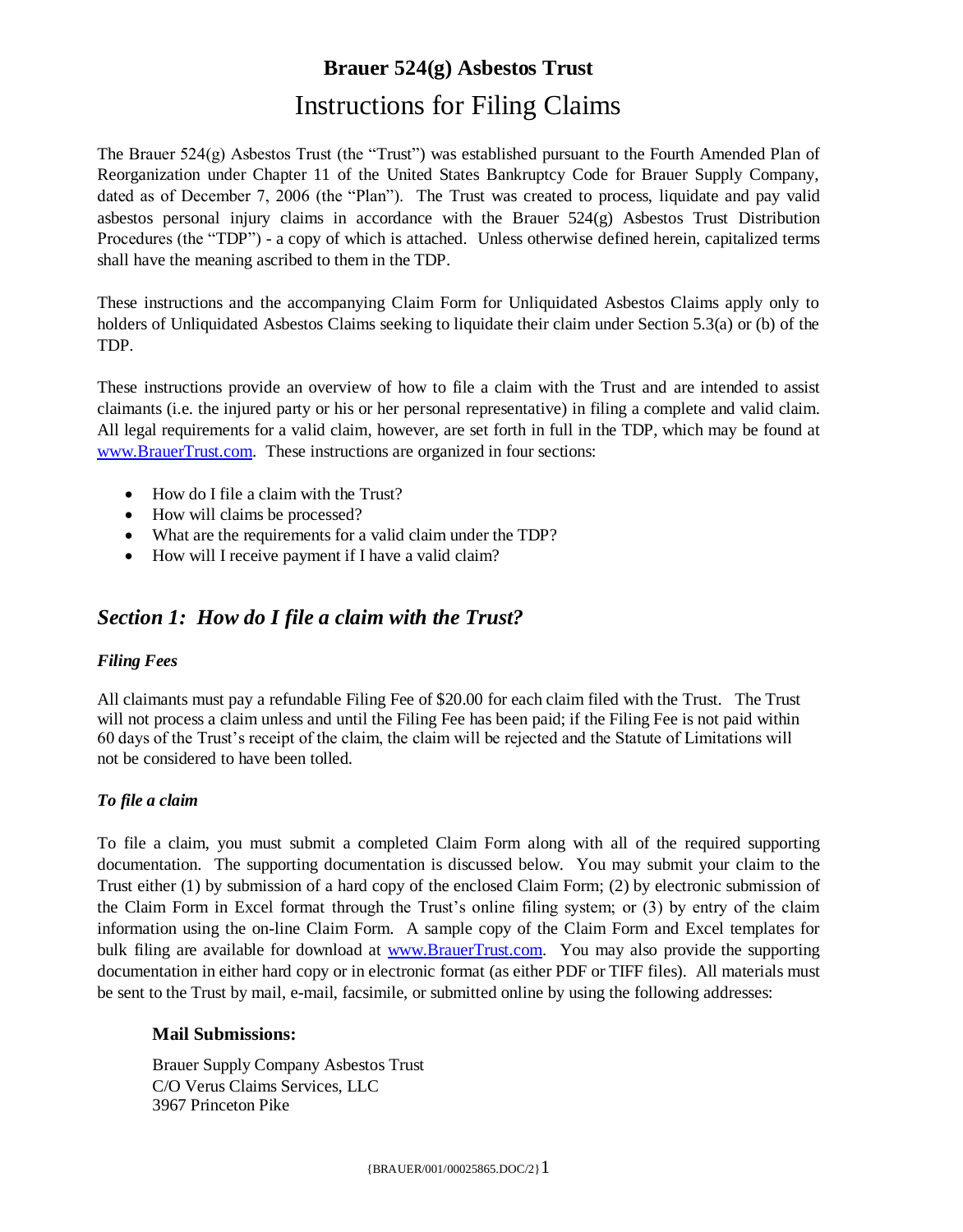Princeton, NJ 08540 Telephone: (609) 466-0427 Facsimile: (609) 466-1449 **E-mail**: [support@verusllc.com](mailto:support@verusllc.com)

#### **Online submissions**: [https://trust.verusllc.com](https://trust.verusllc.com/)

To use the Trust's electronic submission application, law firms must first execute the Electronic Filer Agreement attached to these instructions. The Electronic Filer Agreement is also available for download at [www.BrauerTrust.com.](http://www.brauertrust.com/) The Trust strongly recommends that law firms make use of the online filing option, as it significantly reduces the time and expense required for processing claims.

All law firms must also complete the Law Firm Registration Form prior to submitting claims. The Law Firm Registration form is also available for download at [www.BrauerTrust.com.](http://www.brauertrust.com/) Registering with the Trust is required in order for the Trust to confirm tax identification numbers prior to disbursements as required by the Internal Revenue Service.

Every effort should be made to submit the Claim Form and all required documentation at the same time. Incomplete submissions will not be placed in the first-in-first-out (FIFO) processing queue – and therefore will not be reviewed by the Trust – until such time as any missing required information and/or documentation is provided by the claimant. Incomplete submissions also increase processing time for all claimants and consume valuable Trust resources which would otherwise be available for the payment of claims. Questions regarding the Claim Form and the claim process may be directed to:

Mark Eveland (609) 466-0427 x1004 meveland@verusllc.com

#### *Statute of Limitations*

All claims must be filed before the expiration of the relevant statute of limitations. See Section 5.1(a)(2) of the TDP for details on the application of the statute of limitations and tolling provisions.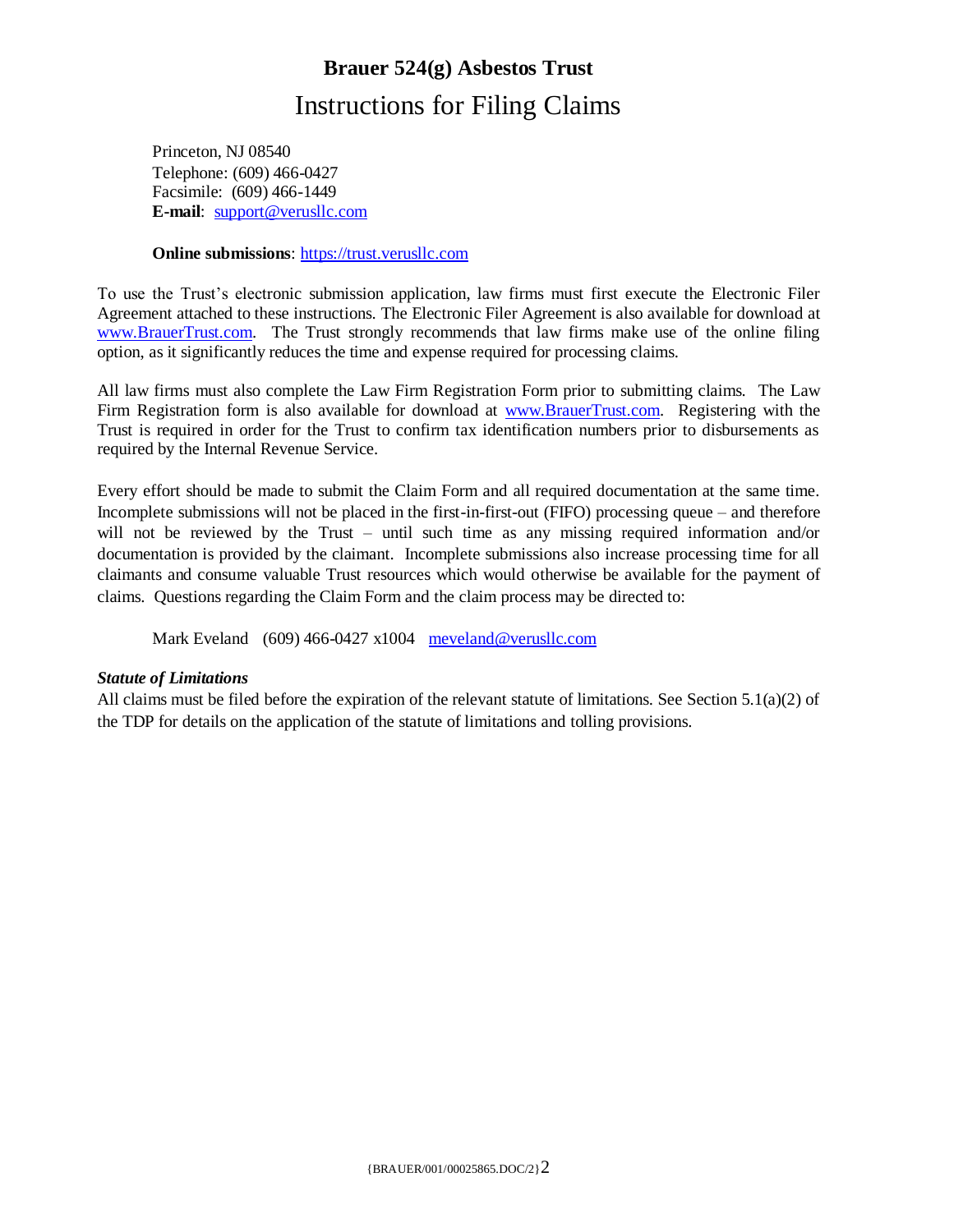## *Disease Levels*

Claims are categorized according to four asbestos-related Disease Levels. The Disease Levels are:

Mesothelioma (Level IV) Lung Cancer (Level III) Other Cancer (Level II) Other Asbestos Disease (Level I)

Each Disease Level has been assigned medical and exposure criteria, each Disease Level has a Scheduled Value (for Expedited Review), and three Disease Levels have ranges of values (for Individual Review). The Disease Level values have been selected and derived with the intention of achieving a fair allocation of the Trust's funds as among claimants suffering from different diseases in light of the best available information considering the settlement history of Brauer and the rights claimants would have in the tort system absent the bankruptcy.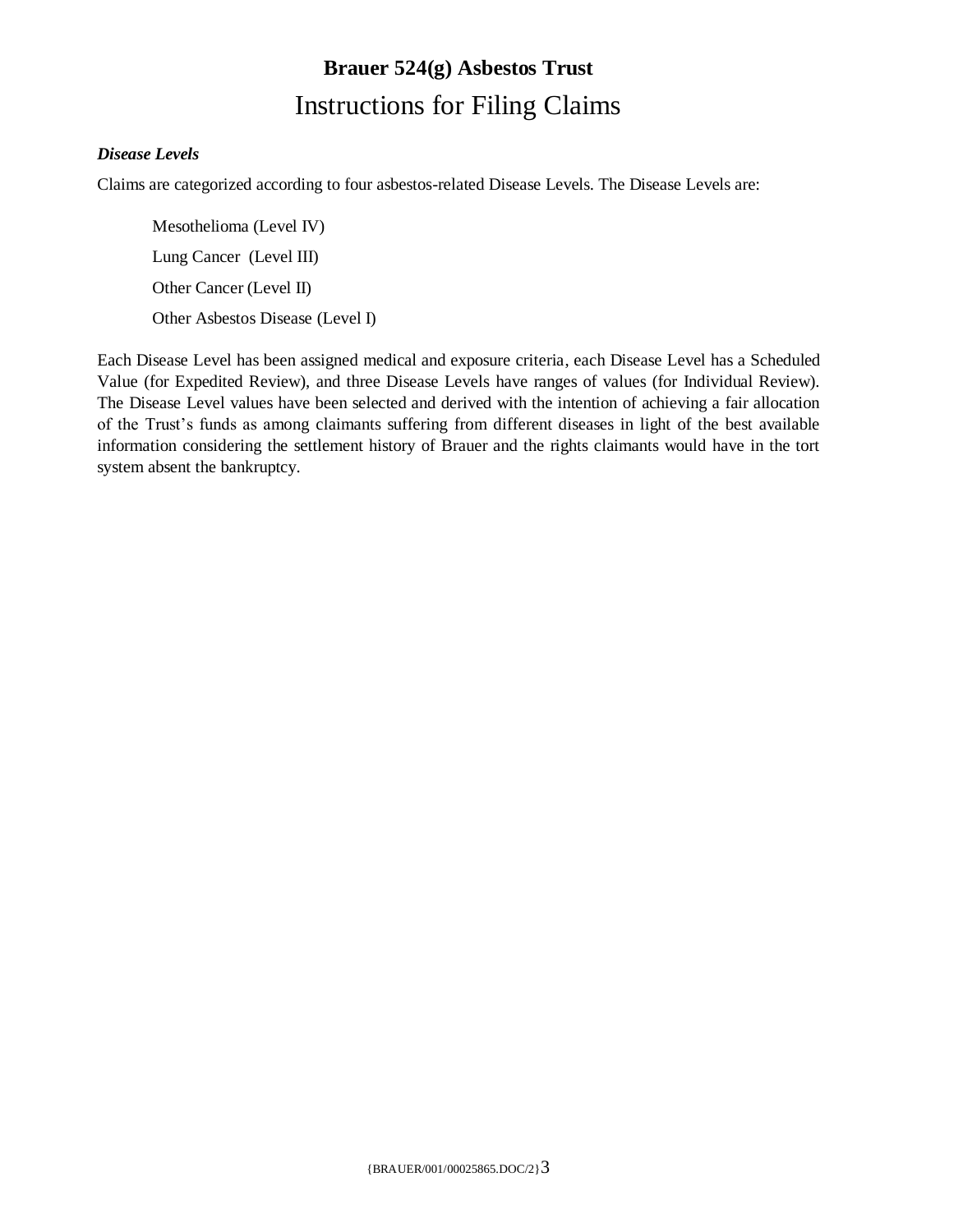#### *Required Information & Supporting Documentation*

Claims will only be placed in the FIFO processing queue for further review by the Trust when they are determined to be "sufficiently complete" per Section 5.1(a)(1) of the TDP. In order to meet the "sufficiently complete" requirement, all of the following information and supporting documentation must be provided:

### *Required Information*

| <b>Claim Form Section</b>                             | Label                                                          |  |  |
|-------------------------------------------------------|----------------------------------------------------------------|--|--|
| <b>Claims Process</b>                                 | <b>Expedited Review or Individual Review</b>                   |  |  |
| Section 1: Injured Party Information                  | Last Name                                                      |  |  |
| Section 1: Injured Party Information                  | <b>First Name</b>                                              |  |  |
| Section 1: Injured Party Information                  | <b>Social Security Number</b>                                  |  |  |
| Section 1: Injured Party Information                  | Date of Birth                                                  |  |  |
| Section 1: Injured Party Information                  | Date of Death (if applicable)                                  |  |  |
| Section 1: Injured Party Information                  | Gender                                                         |  |  |
| Section 3: Asbestos Related Injury                    | Disease Level                                                  |  |  |
| Section 3: Asbestos Related Injury                    | Diagnosis Date                                                 |  |  |
| Section 6: Asbestos Litigation and Claims History     | Lawsuit Filing Date (if a lawsuit was filed)                   |  |  |
| Section 6: Asbestos Litigation and Claims History     | State Filed (if a lawsuit was filed)                           |  |  |
| Section 6: Asbestos Litigation and Claims History     | Court (if a lawsuit was filed)                                 |  |  |
| Section 6: Asbestos Litigation and Claims History     | Docket Number (if a lawsuit was filed)                         |  |  |
| Section 6: Asbestos Litigation and Claims History     | Claimant's Jurisdiction Selection (if no lawsuit<br>was filed) |  |  |
| Section 7: Occupational Exposure to Asbestos Products | <b>Start Date</b>                                              |  |  |
| Section 7: Occupational Exposure to Asbestos Products | <b>End Date</b>                                                |  |  |
| Section 7: Occupational Exposure to Asbestos Products | Occupation                                                     |  |  |
| Section 7: Occupational Exposure to Asbestos Products | Site of Exposure                                               |  |  |
| Section 7: Occupational Exposure to Asbestos Products | <b>Site Location City</b>                                      |  |  |
| Section 7: Occupational Exposure to Asbestos Products | <b>Site Location State</b>                                     |  |  |
| Section 7: Occupational Exposure to Asbestos Products | <b>Site Location Country</b>                                   |  |  |
| Section 7: Occupational Exposure to Asbestos Products | Industry                                                       |  |  |
| Section 7: Occupational Exposure to Asbestos Products | Description<br>Significant<br>Occupational<br>οf<br>Exposure   |  |  |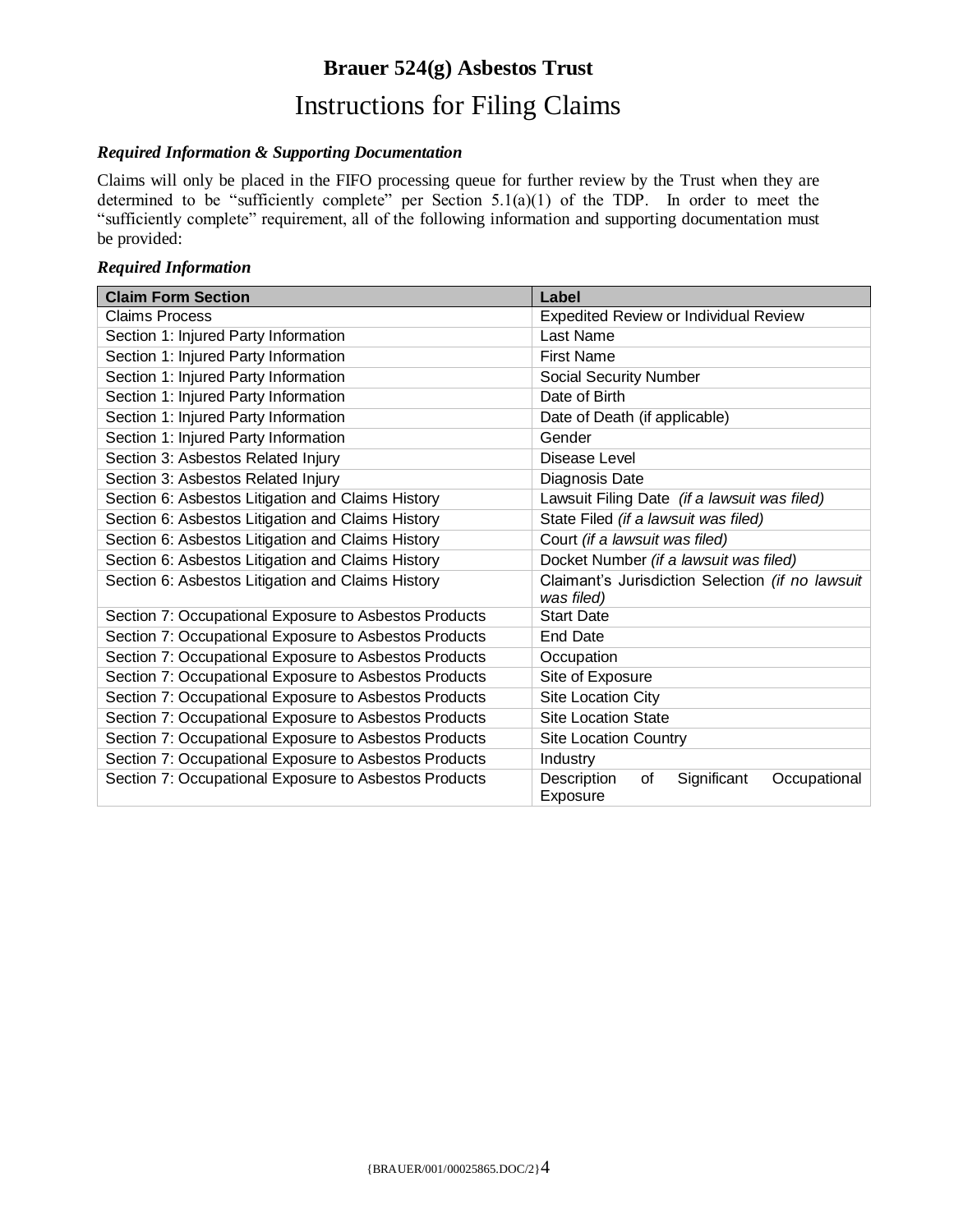#### *Required Supporting Documentation*

*For all claimants*:

 $\Box$  Medical records supporting the diagnosis of the claimed Disease Level.

□ Proof of Brauer Exposure, as required by the TDP.

*For deceased injured parties:*

Death certificate.

*For claimants asserting claims for lost wages or Exigent Hardship Claims based upon lost wages:*

 $\Box$  Documentation supporting the claim that any and all wage loss incurred by the injured party was the result of the injured party's asbestos-related disease. This documentation would include, but not be limited to, medical records and/or reports, reports from governmental or insurance agencies and/or reports from the injured party's most recent employer.

Tax returns and/or W-2 forms for the last three (3) full years of employment.

### *For Exigent Health Claims:*

Declaration or affidavit by a physician as required by the TDP.

*Other supporting documentation, as applicable:*

 Letters of Administration or other proof of the personal representative's official capacity (if applicable).

 $\Box$  Copy of tolling agreement (if applicable).

*For Claims submitted for Individual Review:*

Any additional information and/or documents (see TDP section 5.3(b)(2)) the injured party or claimant would like the Trust to consider in evaluating the claim.

## *Section 2: How will claims be processed?*

### *FIFO Processing Order*

In general, claims will be processed and a liquidated value will be assigned to claims in the order in which the claims are received by the Trust, on a first-in-first-out basis. The Trust assigns a unique Claim ID and FIFO processing number when the claim is deemed sufficiently complete (as defined above). See the Trust Procedures for discussion regarding the FIFO Processing Queue.

See section  $5.1(a)(1)$  of the TDP for detailed FIFO processing specifications.

### *Liquidation of Claims*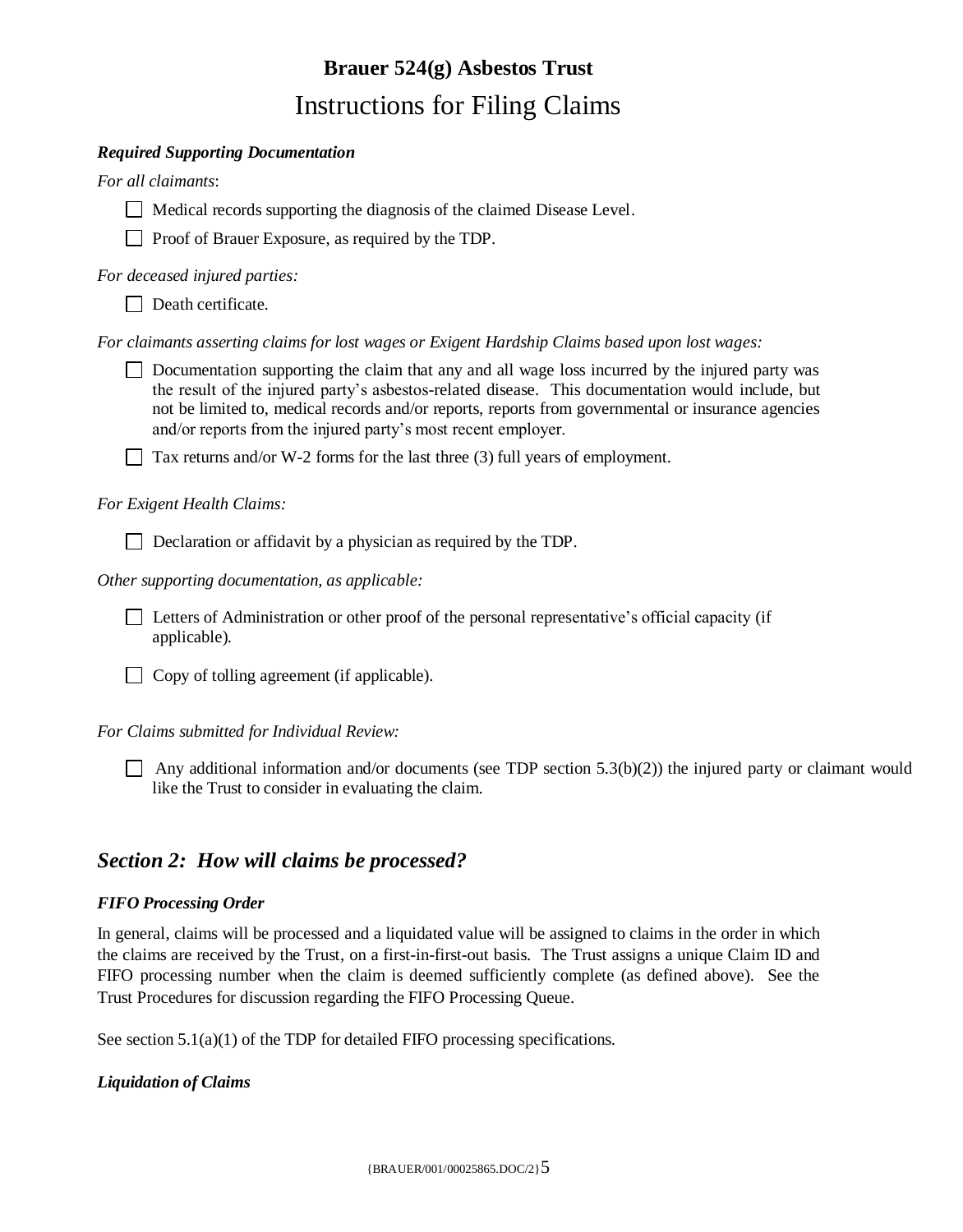When filing a claim, the claimant may elect either Expedited Review or Individual Review. If no election is made by the claimant at the time the claim is filed, the Trust will review the claim under the Expedited Review process.

Because the detailed examination and valuation process pursuant to Individual Review requires substantial time and effort, claimants electing to undergo the Individual Review process may likely be paid later than if the claimant elected the Expedited Review process. If the claimant is seeking Individual Review, Sections 4, 8, 9 and 10 of the Claim Form must be completed to the extent applicable.

## *Expedited Review*

Expedited Review is explained in Section 5.3(a) of the TDP. All claimants, except those with Exigent Health Claims, Exigent Hardship Claims, claims for secondary exposure and Extraordinary Claims, may elect Expedited Review of their claim. Under Expedited Review, the Trust will determine whether the claim meets the presumptive medical and exposure criteria for one of the Disease Levels, and will advise the claimant of its determination. If the Trust determines that a claim meets the criteria for one of the Disease Levels, the Trust will assign the claim the established Scheduled Value for that Disease Level. The Disease Levels and Scheduled Values are set forth at section 5.3(a)(3) of the TDP, and reproduced below. The Trust will tender to the claimant an offer in an amount equal to the Scheduled Value, as explained below. If the claimant accepts the offer, the claim will be paid as set forth in Section 4 of these instructions. If the claimant rejects the offer, the claimant may request Individual Review.

Alternatively, if the Trust concludes that a claim does not meet the presumptive Medical/Exposure Criteria for one of the Disease Levels, the Trust will deny the claim. If the Trust denies the claim, the claimant may then request Individual Review.

## *Individual Review*

The Trust's Individual Review process provides a claimant with an opportunity for individual consideration and evaluation of a claim. All Exigent Health Claims, Exigent Hardship Claims, claims for secondary exposure, and Extraordinary Claims will undergo Individual Review.

Any claimant whose claim fails to meet the presumptive Medical/Exposure Criteria required for liquidation under Expedited Review may seek Individual Review of his or her claim. For claims that fail to meet the presumptive Medical/Exposure Criteria, if the Trust is satisfied that the claimant has presented a claim that would be cognizable and valid in the tort system, the Trust may offer the claimant a liquidated value up to the Scheduled Value for the relevant Disease Level.

In addition, claimants holding claims in Disease Levels II, III or IV may seek Individual Review in order to determine whether the liquidated value of their claims exceeds the Scheduled Value for the relevant Disease Level. However, unless the claim qualifies as an Extraordinary Claim, as defined in Section 5.4(a) of the TDP, the liquidated value of a Disease Level II-IV claim determined under Individual Review may not exceed the Maximum Value for the relevant Disease Level, as set forth in Section 5.3(b)(3) of the TDP. Also, the liquidated value of a claim that undergoes Individual Review may be determined to be less than the Scheduled Value the claimant would have received under Expedited Review.

Please refer to Section 5.3(b)(2) of the TDP for the valuation factors considered in the Individual Review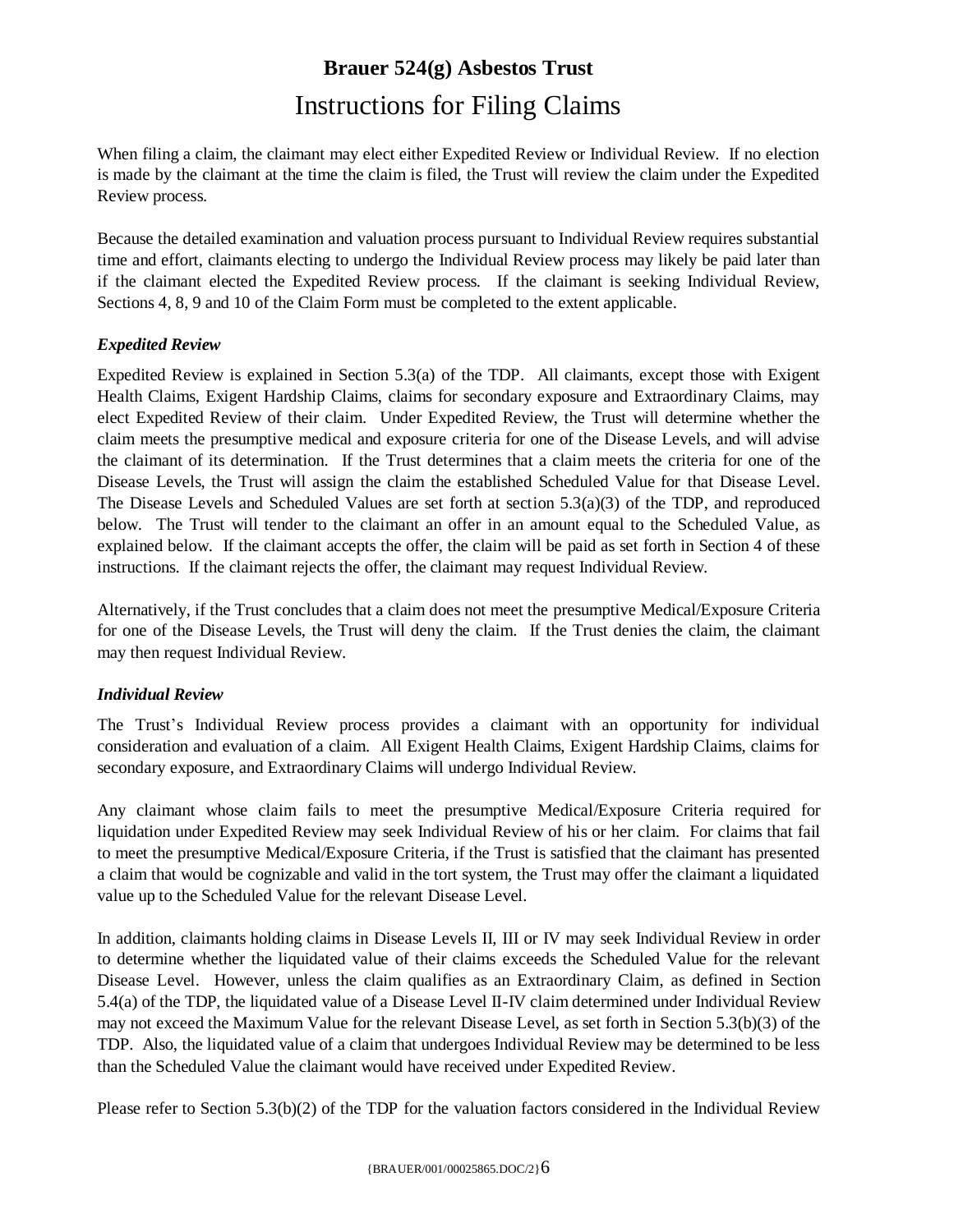#### process.

If the Trust determines that a claim for any Disease Level is deficient or does not qualify for payment, then the Trust will issue a notice of deficiency to the claimant or deny the claim.

If a claimant rejects the liquidated value offered after Individual Review, the claimant may challenge the resolution of the claim under the Trust's Arbitration procedures. See Section 5.10 of the TDP for Arbitration provisions.

### *Extraordinary Claims and Exigent Claims*

The TDP provides for Extraordinary Claims, Exigent Health Claims, and Exigent Hardship Claims. For details of the requirements for each of these types of claims, see Section 5.4 of the TDP.

## *Section 3: What are the requirements for a valid claim under the TDP?*

## *General Requirements*

All claimants are required to submit a complete Claim Form with the required supporting documentation. Generally, at a minimum, the supporting documentation must consist of a medical report from the diagnosing physician and a death certificate, if applicable.

The following chart, used for Expedited Review, summarizes the Scheduled Values and Medical/Exposure Criteria for the various Disease Levels. This chart is only intended as a general guideline for a valid claim. As stated throughout these instructions, the TDP must be consulted to determine whether the claim satisfies the requirements for a valid claim. See Section  $5.3(a)(3)$  of the TDP for all applicable criteria.

| <b>Disease Level</b>    | <b>Scheduled Value</b> | <b>Medical/Exposure Criteria</b>                                                                                                                                                                                                                                                                                                                                                                                                                               |
|-------------------------|------------------------|----------------------------------------------------------------------------------------------------------------------------------------------------------------------------------------------------------------------------------------------------------------------------------------------------------------------------------------------------------------------------------------------------------------------------------------------------------------|
| Mesothelioma (Level IV) | \$125,000              | $(1)$ Diagnosis of mesothelioma; and $(2)$<br>Exposure Evidence (as set forth in<br>Section $5.7(b)(3)$ of the TDP).                                                                                                                                                                                                                                                                                                                                           |
| Lung Cancer (Level III) | \$30,000               | (1) Diagnosis of a primary lung cancer<br>plus evidence of an underlying Bilateral<br>Asbestos-Related Nonmalignant Disease,<br>(2) six months Brauer Exposure prior to<br>January 1, 1983, (3) Significant<br>Occupational Exposure to asbestos (as<br>defined in Section $5.7(b)(2)$ of the TDP),<br>(4) supporting<br>medical<br>and<br>documentation establishing asbestos<br>exposure as a contributing factor in<br>causing the lung cancer in question. |
| Other Cancer (Level II) | \$18,000               | (1) Diagnosis of a primary colorectal,<br>laryngeal, esophageal, pharyngeal, or<br>stomach cancer, plus evidence of an                                                                                                                                                                                                                                                                                                                                         |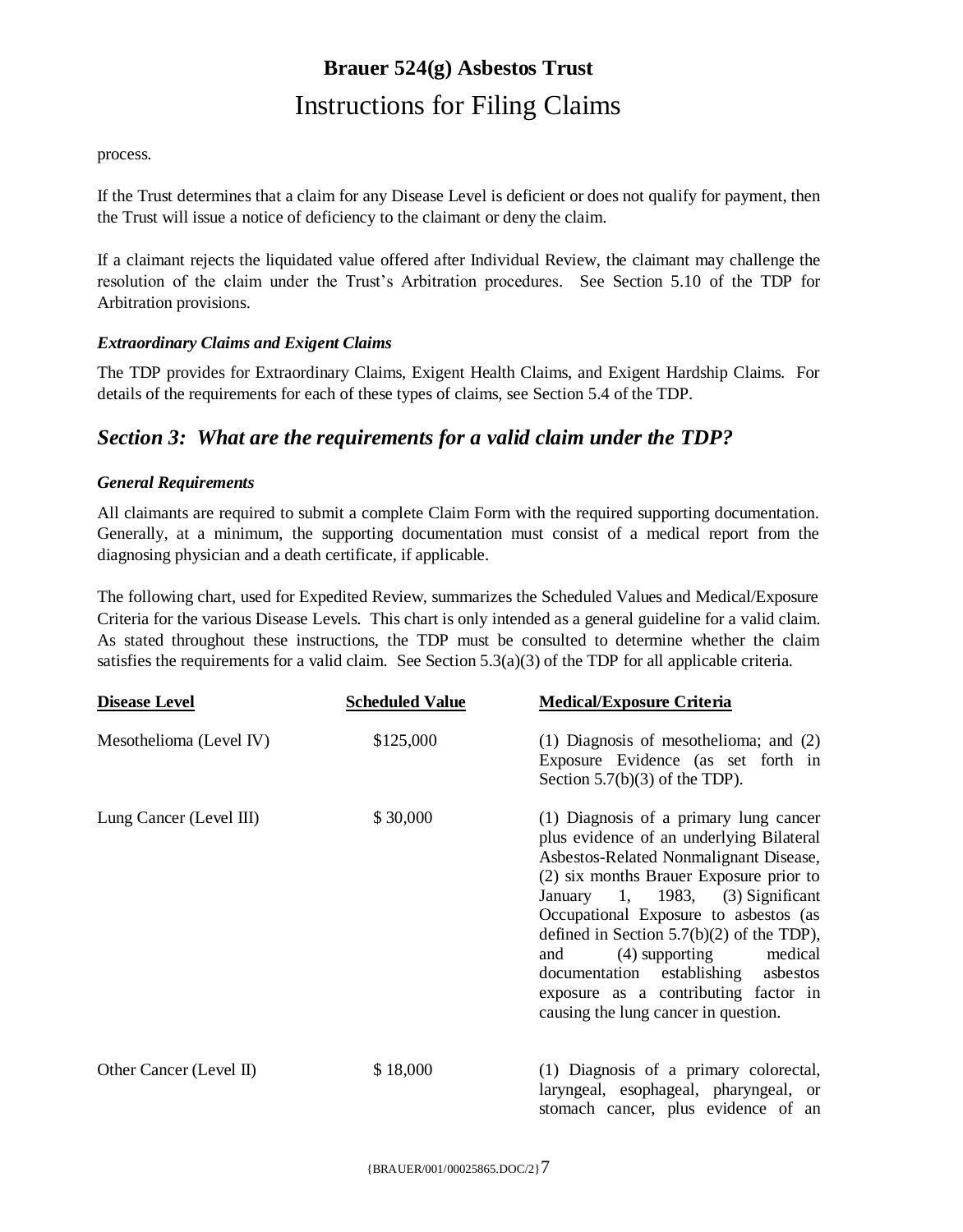|                               |         | underlying Bilateral Asbestos-Related                                         |  |  |
|-------------------------------|---------|-------------------------------------------------------------------------------|--|--|
|                               |         | Nonmalignant Disease, (2) six months                                          |  |  |
|                               |         | Brauer Exposure prior to January 1,                                           |  |  |
|                               |         | (3) Significant Occupational<br>1983,                                         |  |  |
|                               |         | Exposure to asbestos, and (4) supporting                                      |  |  |
|                               |         | medical documentation establishing                                            |  |  |
|                               |         | asbestos exposure as a contributing                                           |  |  |
|                               |         | factor in causing the other cancer in<br>question.                            |  |  |
| <b>Other Aspestos Disease</b> |         |                                                                               |  |  |
| (Level I)                     | \$2,000 | (1) Diagnosis of a Bilateral Asbestos-                                        |  |  |
|                               |         | Related Nonmalignant Disease or an                                            |  |  |
|                               |         | asbestos-related malignancy other than<br>mesothelioma, (2) six months Brauer |  |  |
|                               |         | Exposure prior to January 1, 1983, and                                        |  |  |
|                               |         | (3) Significant Occupational Exposure to                                      |  |  |
|                               |         | asbestos.                                                                     |  |  |

## *Medical Evidence*

In general, all diagnoses of a Disease Level shall be accompanied by either (i) a statement by the physician providing the diagnosis that at least 10 years have elapsed between the date of first exposure to asbestos or asbestos-containing products and the diagnosis, or (ii) a history of the injured party's exposure sufficient to establish a 10-year latency period. Medical records supporting the claimed Disease Level must be submitted with the Claim Form.

For further details regarding medical evidence required for a valid claim, see Section 5.7(a) of the TDP.

## *Exposure Evidence*

In general, to meet the presumptive exposure requirements for Expedited Review, the claimant must show:

- For all Disease Levels, Brauer Exposure prior to January 1, 1983 (as described below and as set forth in the TDP).
- For Disease Levels I-III, six months Brauer Exposure prior to January 1, 1983 (as described below and as set forth in the TDP), plus Significant Occupational Exposure to asbestos (as defined in Section 5.7(b)(2) of the TDP).

If the claimant cannot meet the relevant presumptive exposure requirements for a Disease Level eligible for Expedited Review, the claimant may seek Individual Review. For further details regarding exposure evidence required for a valid claim, see Section 5.7(b) of the TDP.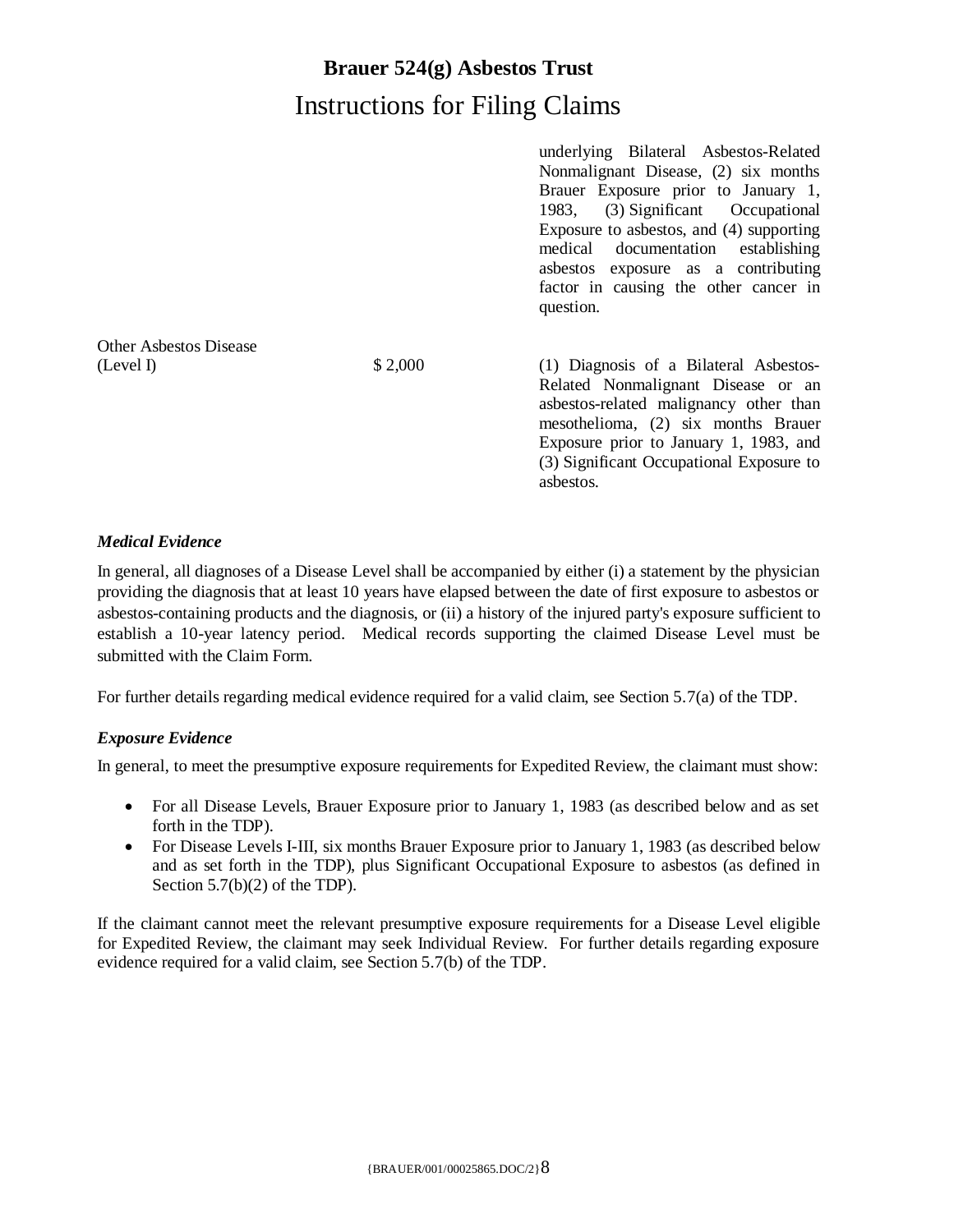## *Brauer Exposure*

See Section 5.7(b)(3) of the TDP for the required showing of Brauer Exposure.

The Claim Form requires the claimant to list the occupation and industry in which the injured party worked at the time the Brauer Exposure occurred. If signed by the injured party, execution of a fully completed Claim Form under penalty of perjury will be accepted as evidence of exposure for purposes of Section 5.7(b)(3) of the TDP. See Claim Form, Part 11.

## *Significant Occupational Exposure*

Claims submitted for Disease Levels I-III must demonstrate Significant Occupational Exposure in order to meet the presumptive exposure requirements for Expedited Review. See Section 5.7(b)(2) of the TDP for the required showing of Significant Occupational Exposure.

## *Section 4: How will I receive payment if I have a valid claim?*

Once a claim is liquidated, it is placed in line for payment. Prior to payment, the Trust will require that the claimant execute a release. The order of payment is based on the date of the receipt of the executed release. The claimant will receive a payment equal to the liquidated value of the claim times the Payment Percentage in effect at the time of payment. See Section 2.3 of the TDP.

If the claimant is represented by an attorney, the payment shall be made to the attorney on behalf of the claimant. If the claimant is not represented by an attorney, the payment will be made directly to the claimant.

### *Payment Percentage*

All claims are subject to the Payment Percentage. The Payment Percentage is the percentage of the full liquidated value of a claim that claimants will receive from the Trust. The Payment Percentage is calculated based on the Trust's estimate of the number, types and values of present and future claims and the value and liquidity of the Trust's assets after considering the Trust's operating expenses. Currently, the Payment Percentage is 2.6%. Applying this Payment Percentage, claimants with valid claims that are liquidated at the Scheduled Values could expect cumulative payments in the following amounts:

| <b>Disease Level</b>             | <b>Scheduled Value</b> | <b>Payment Amount</b> |
|----------------------------------|------------------------|-----------------------|
| Mesothelioma (Level IV)          | \$125,000              | \$3,250.00            |
| Lung Cancer 1 (Level III)        | \$30,000               | \$780.00              |
| Other Cancer (Level II)          | \$18,000               | \$468.00              |
| Other Asbestos Disease (Level I) | \$2,000                | \$52.00               |

The Trustees, with the consent of the Trust Advisory Committee and Future Claims Representative, may adjust the Payment Percentage to reflect updated estimates of the Trust's liabilities. Because there is